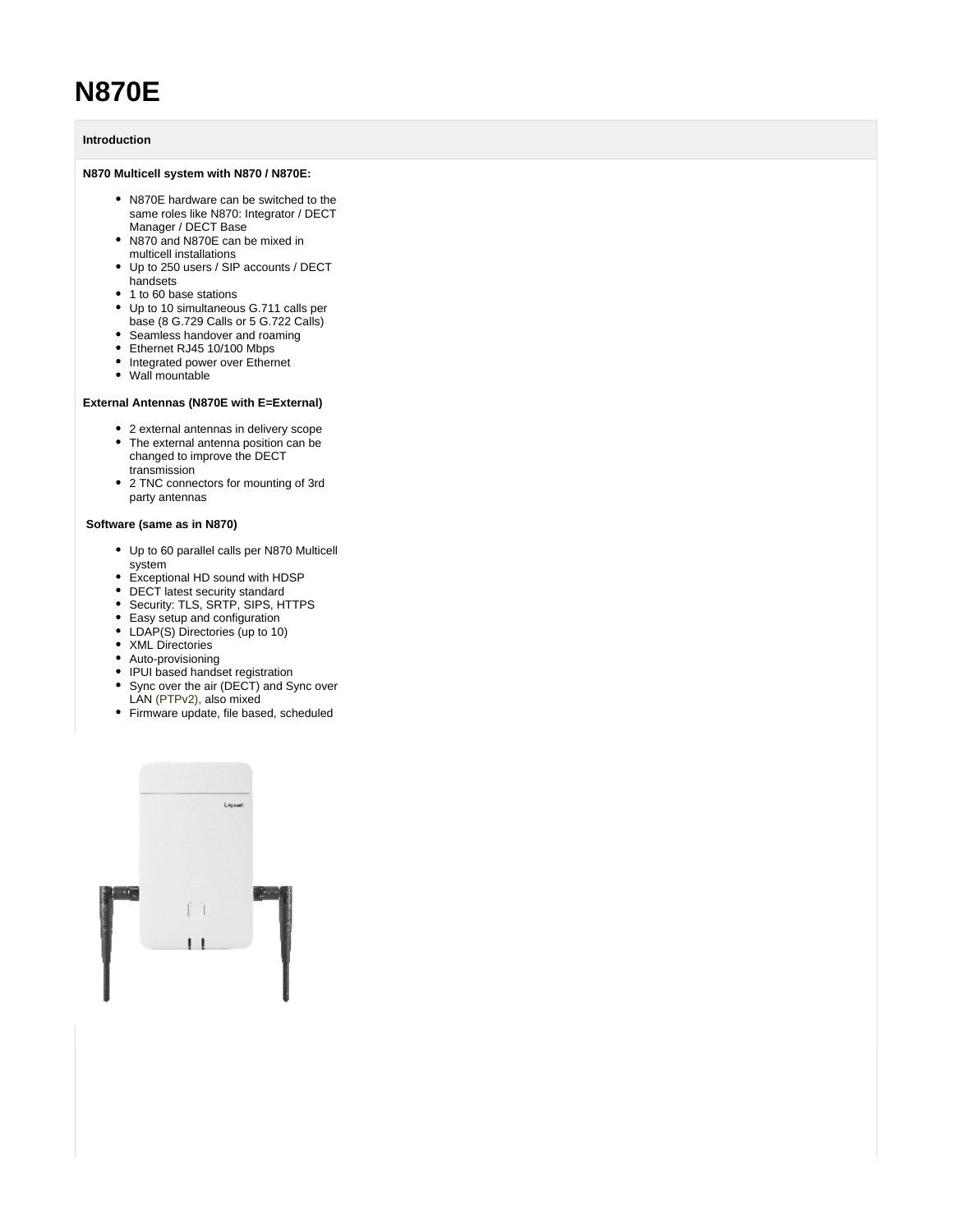

#### **Use cases**

**Base indoor / antenna outdoor**

• Base installed inside building



- Building structure blocks DECT signal
- Coverage outside (parking) area
- Cooling storages (Base outside)

## **Flexible placement of base**

- Hide DECT base station and install third party antenna
- Protect against Vandalism
- Distance to LAN connection
- Antenna orientation independen t of mounting

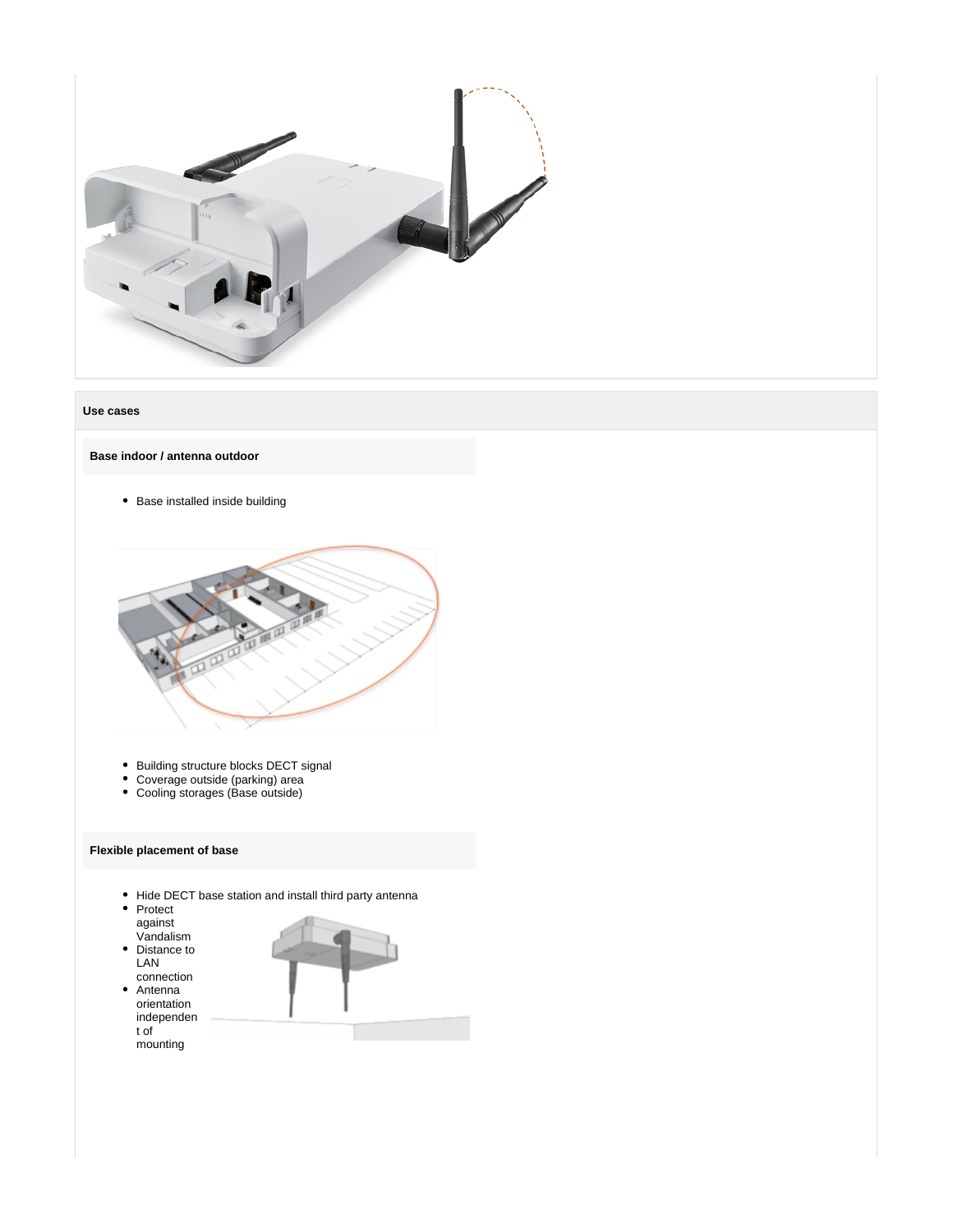# **Directional**



- Customer does not want to see Base stations
- Design antennas mounted in ceiling